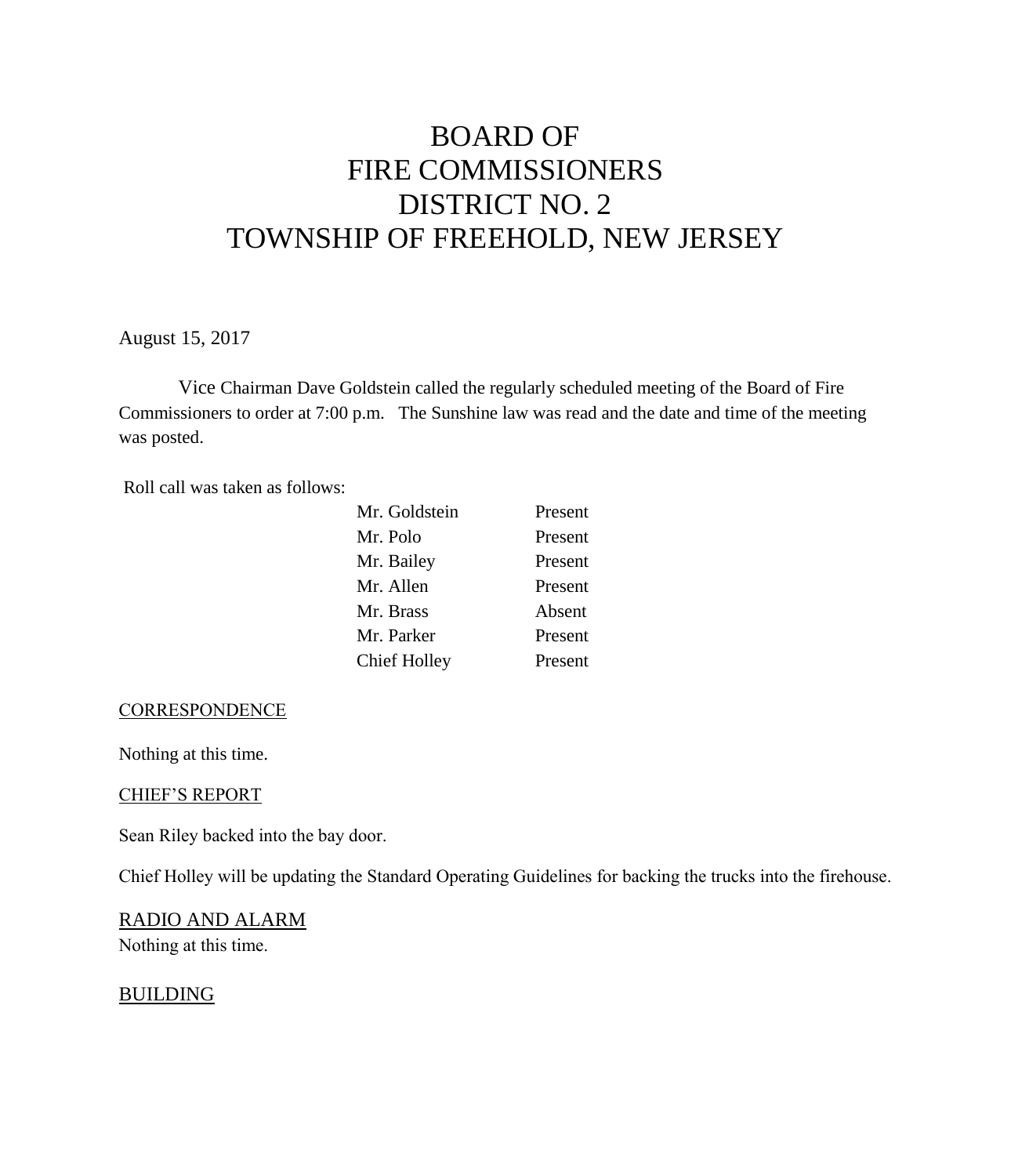Mr. Polo has been receiving a lot of phone calls about alarms at Daniels Way. Ocean Securities says its static in the lines, Verizon came out and replaced their lines, problem has been resolved. Mr. Allen made a motion to spend \$2,850.00 for additional sensors on the bay doors at Main Base. 2nd by Mr. Goldstein, board approved.

Main Base new fan and motor for Plymovent System is in and will be replaced next week.

### INSURANCE

Mr. Goldstein still waiting for estimate on '90 from Ken's Auto Body.

Mr. Goldstein will submit a claim with the insurance company for the bay door at Main Base, estimate for the door is \$5,872.00.

### MAINTENANCE

'90 is at P.L. Custom for service. 85 has a rattle underneath the front cab. '77 ground ladder end cap is broken '76 has a jake brake issue, Paris from Fire and Safety can't fix it, Mr. Bailey to contact Detroit Diesel to set up an appointment. '77 new muffler installed. Old '77 will have a DOT inspection, East Freehold Firehouse will pay for any repairs needed. '74 had a deficiency with the throttle, found during the inspection.

#### NEW BUSINESS

Nothing at this time.

## OLD BUSINESS

Bids were opened for the re-surfacing of Daniels Way Firehouse:

| Diamond Construction:          | \$44,000.00 |
|--------------------------------|-------------|
| Earl Asphalt                   | \$51,513.13 |
| <b>Shore Top Constructions</b> | \$27,850.00 |
| Fiore Paving                   | \$38,500.00 |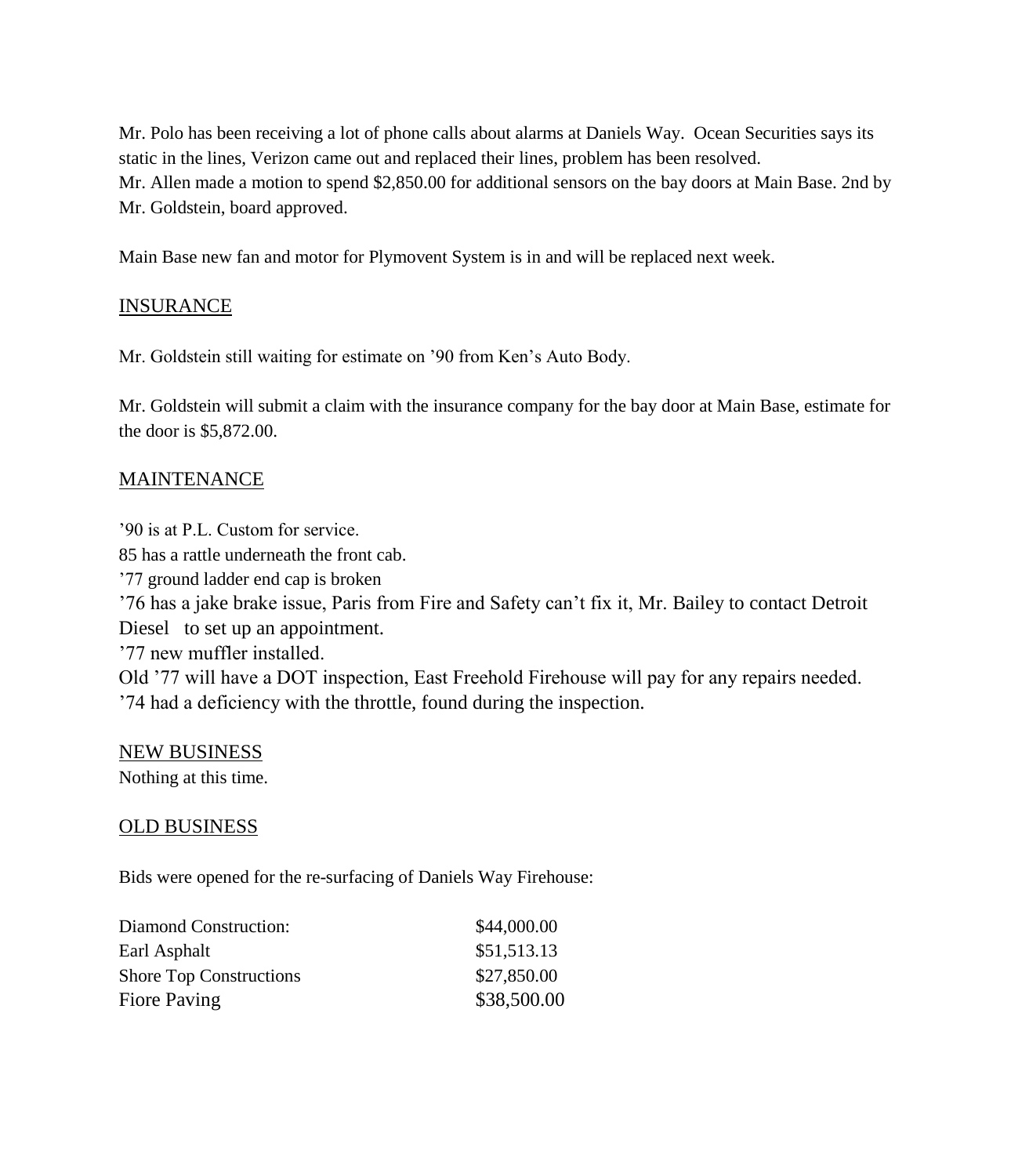Mr. Bailey made a motion to award the bid for the repaving to the lowest bid that meets all the conditions of the specs. 2nd by Mr. Allen, roll was called and approved. Mr. Parker will look over the spec's and exceptions and report to Mr. Polo.

## TREASURER

| Checking: \$732.33        |                                 |                     |
|---------------------------|---------------------------------|---------------------|
| CD \$1,240,565.78         |                                 |                     |
| Saving Acct. \$721,589.42 |                                 |                     |
| Total \$1,962,887.53      |                                 |                     |
| Check #                   |                                 |                     |
| 10325                     | <b>NJNG</b>                     | \$<br>64.62         |
| 10326                     | JCP&L`                          | \$<br>644.99        |
| 10327                     | <b>Staples</b>                  | \$<br>761.11        |
| 10328                     | Verizon                         | \$<br>410.62        |
| 10329                     | Optimum                         | \$<br>309.51        |
| 10330                     | <b>Verizon Wireless</b>         | \$<br>574.81        |
| 10331                     | Buchanan, Ingersol Rooney       | \$<br>151.94        |
| 10332                     | The Clear Air Co.               | \$1,306.00          |
| 10333                     | Continental Fire & Safety       | \$1,725.00          |
| 10334                     | Olympic Glove & Safety          | \$1,054.00          |
| 10335                     | <b>U.S. Grounds Maintenance</b> | 517.24<br>\$        |
| 10336                     | NJ Fire Equip Co.               | \$<br>635.21        |
| 10337                     | <b>Netlink</b>                  | \$<br>405.00        |
| 10338                     | <b>Roux Associates</b>          | \$4,076.62          |
| 10339                     | <b>County of Monmouth</b>       | \$<br>622.00        |
| 10340                     | <b>Batteries Plus Bulbs</b>     | \$<br>199.80        |
| 10341                     | Evan Berman                     | \$<br>300.00        |
| 10342                     | East Freehold Fire Co.          | \$<br>500.00        |
| 10343                     | Daniel Rehberg                  | \$<br>183.00        |
| 10344                     | <b>Earhard Auto</b>             | \$<br>29.97         |
| 10345                     | <b>James Taylor</b>             | \$<br>240.00        |
| 10346                     | NJ Door Works                   | \$<br>855.00        |
| 10347                     | Kris Holley                     | \$<br>150.00        |
| 10348                     | <b>Sonneblick Parker Selves</b> | \$<br><u>885.60</u> |
| Total                     |                                 | \$16,622.92         |